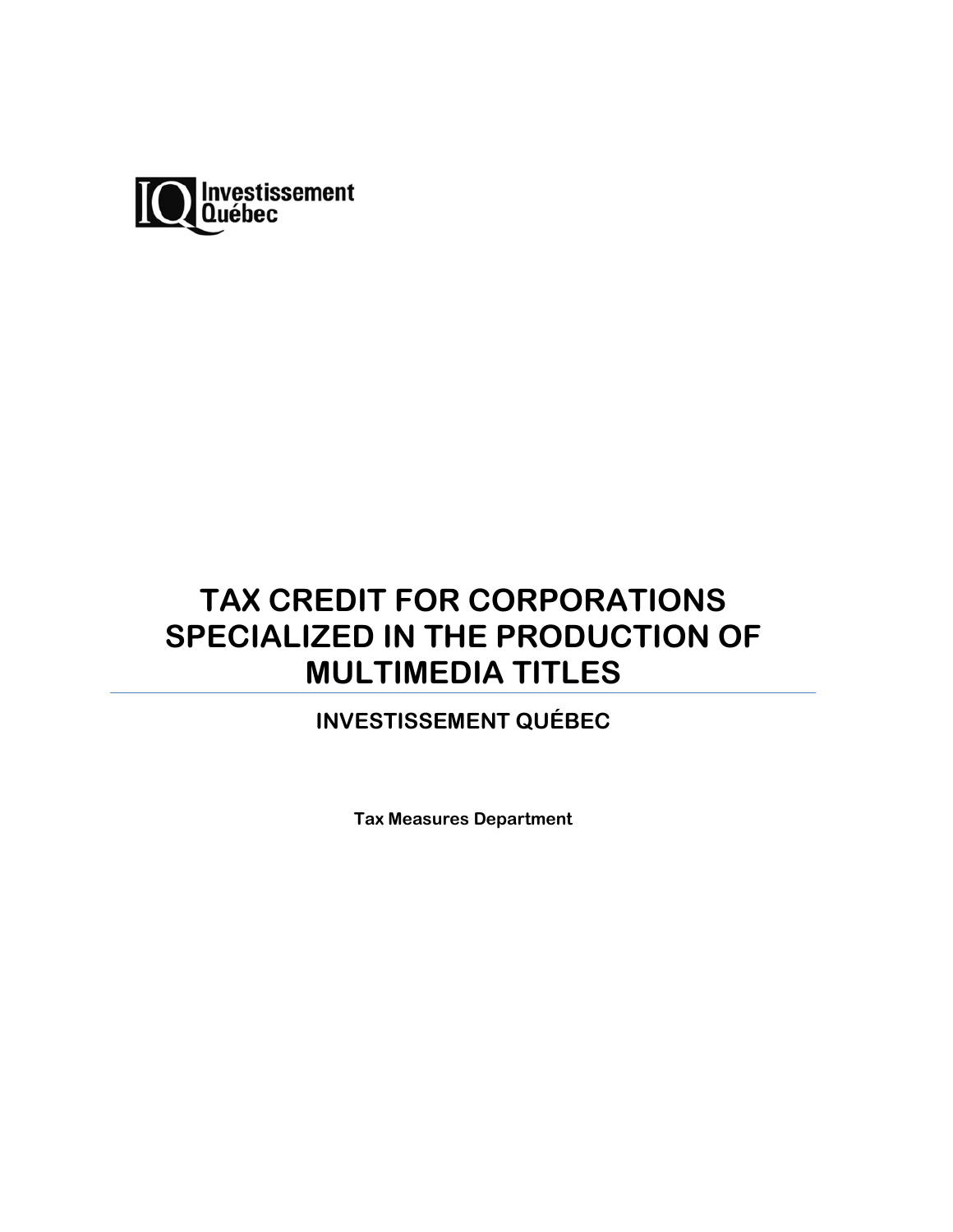

# **TABLE OF CONTENTS**

| ROLE OF INVESTISSEMENT QUÉBEC AND REVENU QUÉBEC REGARDING RELATED TITLES. 8 |  |
|-----------------------------------------------------------------------------|--|
|                                                                             |  |
|                                                                             |  |
|                                                                             |  |
|                                                                             |  |
|                                                                             |  |
|                                                                             |  |
|                                                                             |  |
|                                                                             |  |
|                                                                             |  |
|                                                                             |  |
|                                                                             |  |
| INTERACTION WITH OTHER TAX CREDITS, ASSISTANCE OR BENEFITS  12              |  |
| RATE SCHEDULE                                                               |  |
|                                                                             |  |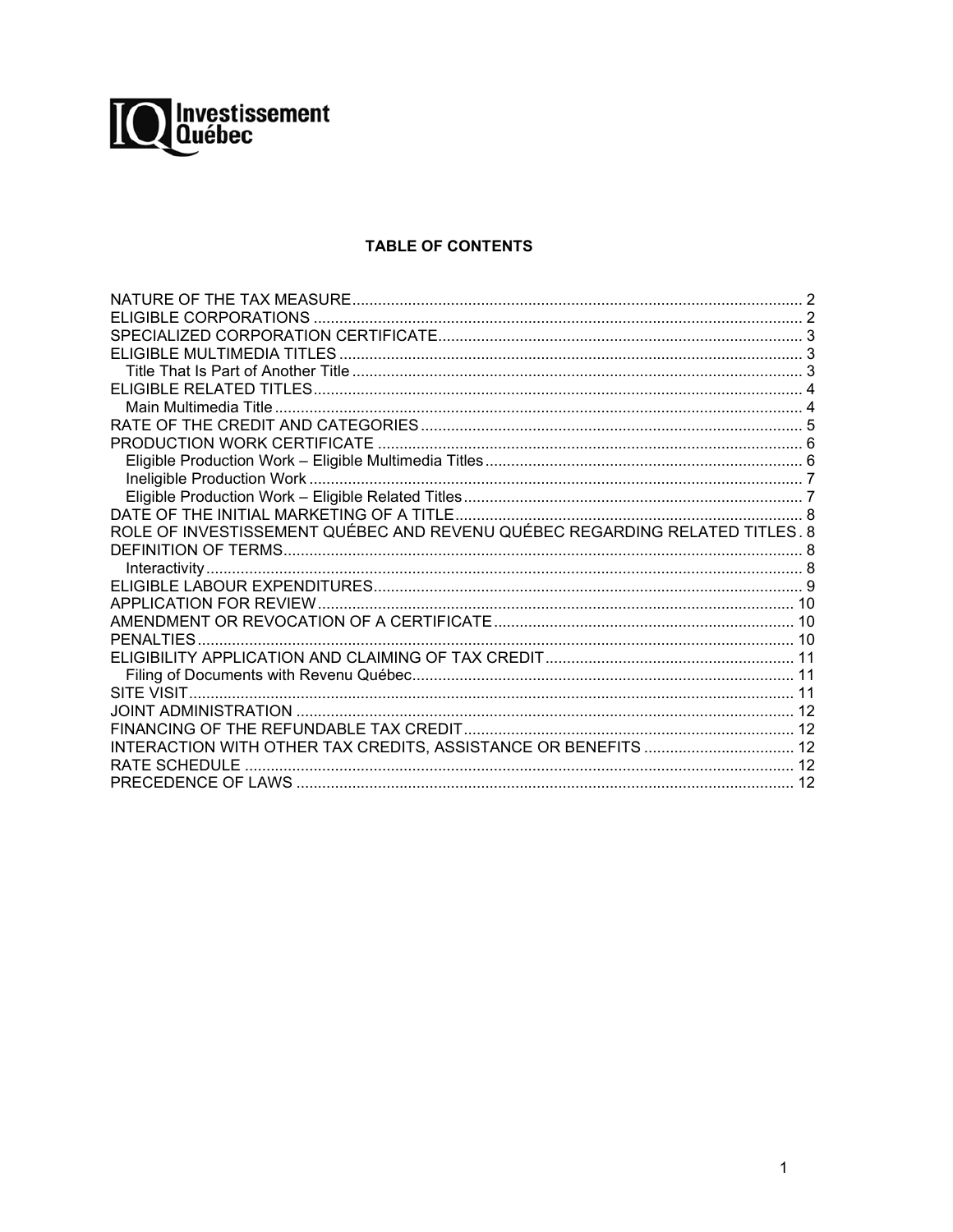# **Refundable Tax Credit for Corporations Specialized in the Production of Multimedia Titles**

# **CAUTION**

**Investissement Québec's role is to validate compliance with the sectoral parameters set out in the** *Act respecting the sectoral parameters of certain fiscal measures***. Moreover, where applicable, it is responsible for issuing a certificate of specialized corporation to a corporation for a taxation year, that at least 75% of the activities it carries on in Quebec consist of producing, for itself or on behalf of another person or partnership, eligible titles and, where applicable, to carry out scientific research and experimental development related to these titles.**

**Revenu Québec alone is responsible for determining whether the corporation's tax expenditure is recognized for the purposes of the** *Taxation Act.* **Consequently, it is the responsibility of the corporation to ensure that it complies with all fiscal parameters, including those mentioned under subparagraph b of section 1029.6.0.1 of the** *Taxation Act.*

A first refundable tax credit for the production of multimedia titles (general component) was introduced in the Budget Speech of May 9, 1996. In the Budget Speech of March 31, 1998, a second tax credit was introduced solely for specialized corporations, namely corporations whose activities consist largely of producing multimedia titles.

The Tax Credit for the Production of Multimedia Titles is intended, among other things, to foster development of the video game industry and titles for which the conditions governing the user's participation in the action of the title are met for all or substantially all of the action.

# <span id="page-2-0"></span>**NATURE OF THE TAX MEASURE**

The Tax Credit for Corporations Specialized in the Production of Multimedia Titles is a refundable tax credit, meaning that the amount of the credit, less income taxes payable, will be paid to the eligible corporation. The amount of this tax credit is determined on the basis of the amount of the eligible labour expenditures incurred in the production of eligible multimedia titles. The rate ranges from 26.25% to 37.5%, depending on the category to which the eligible multimedia title produced by the corporation belongs.

# <span id="page-2-1"></span>**ELIGIBLE CORPORATIONS**

An eligible corporation for a taxation year is a corporation that has an establishment in Québec where it operates an eligible business.

Under the *Taxation Act,* the following corporations cannot be eligible corporations for a given taxation year:

- a corporation that is tax-exempt for the year;
- a Crown corporation or a subsidiary wholly owned by such corporation.

In addition, to qualify for this tax credit, the corporation must obtain the following certificates from Investissement Québec:

- an eligibility certificate in respect of the corporation's activities, referred to as the "specialized corporation certificate";
- an eligibility certificate in respect of all the eligible titles, referred to as the "production work certificate."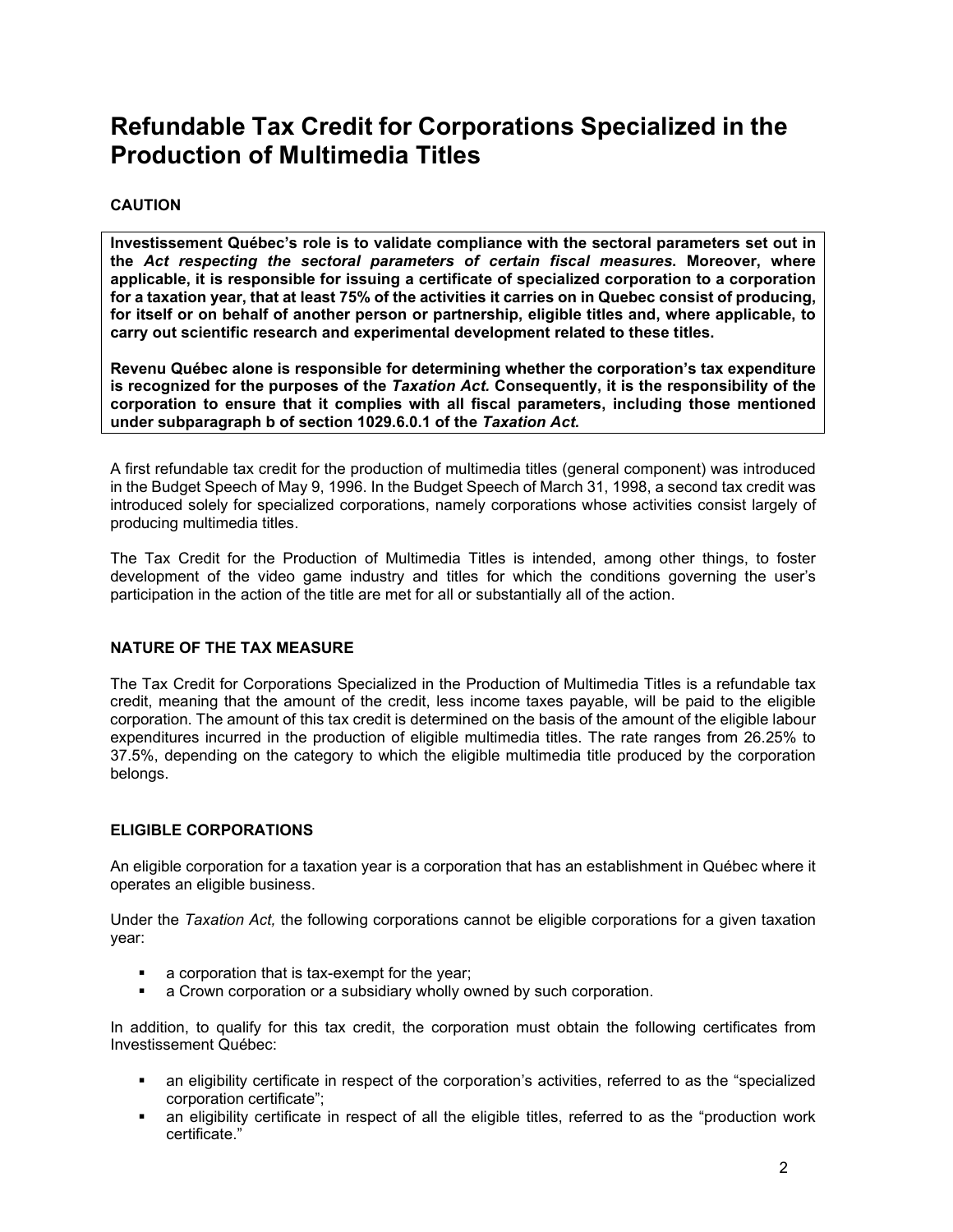These eligibility certificates must be obtained for each taxation year for which the corporation wishes to obtain the tax credit.

#### <span id="page-3-0"></span>**SPECIALIZED CORPORATION CERTIFICATE**

A specialized corporation certificate is issued to a corporation for a taxation year if at least 75% of its activities in Québec consist in producing eligible multimedia titles for itself or for another person or partnership and, where applicable, in carrying out scientific research and experimental development related to such titles.

#### <span id="page-3-1"></span>**ELIGIBLE MULTIMEDIA TITLES[1](#page-3-3)**

To be eligible, a title must satisfy the following conditions:

- it includes an appreciable quantity of three of the following four types of data in digital form: text, sound, fixed images and animated images. However, a title will be deemed to satisfy this condition if it is intended for customers with a disability. Video images alone cannot be considered to constitute an appreciable quantity of sound and animated images for the purpose of qualifying a multimedia title;
- it is produced on electronic media and controlled by software that allows for interactivity.

#### *APPRECIABLE QUANTITY*

The quantity of an element is considered appreciable when the absence of that element would compromise the proper functioning of a title (or part of it) or substantially affect the relevance of the title.

The following kinds of titles cannot be considered eligible titles:

- titles that are essentially interpersonal communication services (e.g., videoconferencing, electronic bulletin boards, chat rooms, etc.) and online transactional services (e.g., teleshopping, virtual shopping centres, electronic ticketing, online payment systems, etc.);
- titles intended to present a for-profit business, publicize its activities or promote its products and services;
- **titles that encourage violence, sexism or discrimination;**
- titles that comprise explicit sex scenes or graphic representations of such scenes.<sup>[2](#page-3-4)</sup>

Thus, Investissement Québec must exclude any multimedia title or related title that it deems ineligible on the basis of the applicable criteria and identify such title as an "excluded title" on the certificate it issues the corporation.

# <span id="page-3-2"></span>**Title That Is Part of Another Title**

A corporation (subcontractor) that produces part of a multimedia title (quality control, for example) for the title's producer may claim a tax credit for its eligible labour expenditures in respect of that part of the multimedia title if the corporation producing the title has no establishment in Québec.

The eligibility of the part of a title in regard to an "eligible multimedia title" is determined on the basis of the multimedia title and not the part of the title.

<span id="page-3-3"></span> $1$  Eligible multimedia titles include eligible related titles that qualify for the Tax Credit for the Production of Multimedia Titles  $-$ General Component or Specialized Corporations Component. For more information on eligible related titles, please refer to the "Tax Credit for the Production of Multimedia Titles – General Component" detailed fact sheet.

<span id="page-3-4"></span><sup>2</sup> Budget tabled by the Ministère des Finances on March 25, 2021.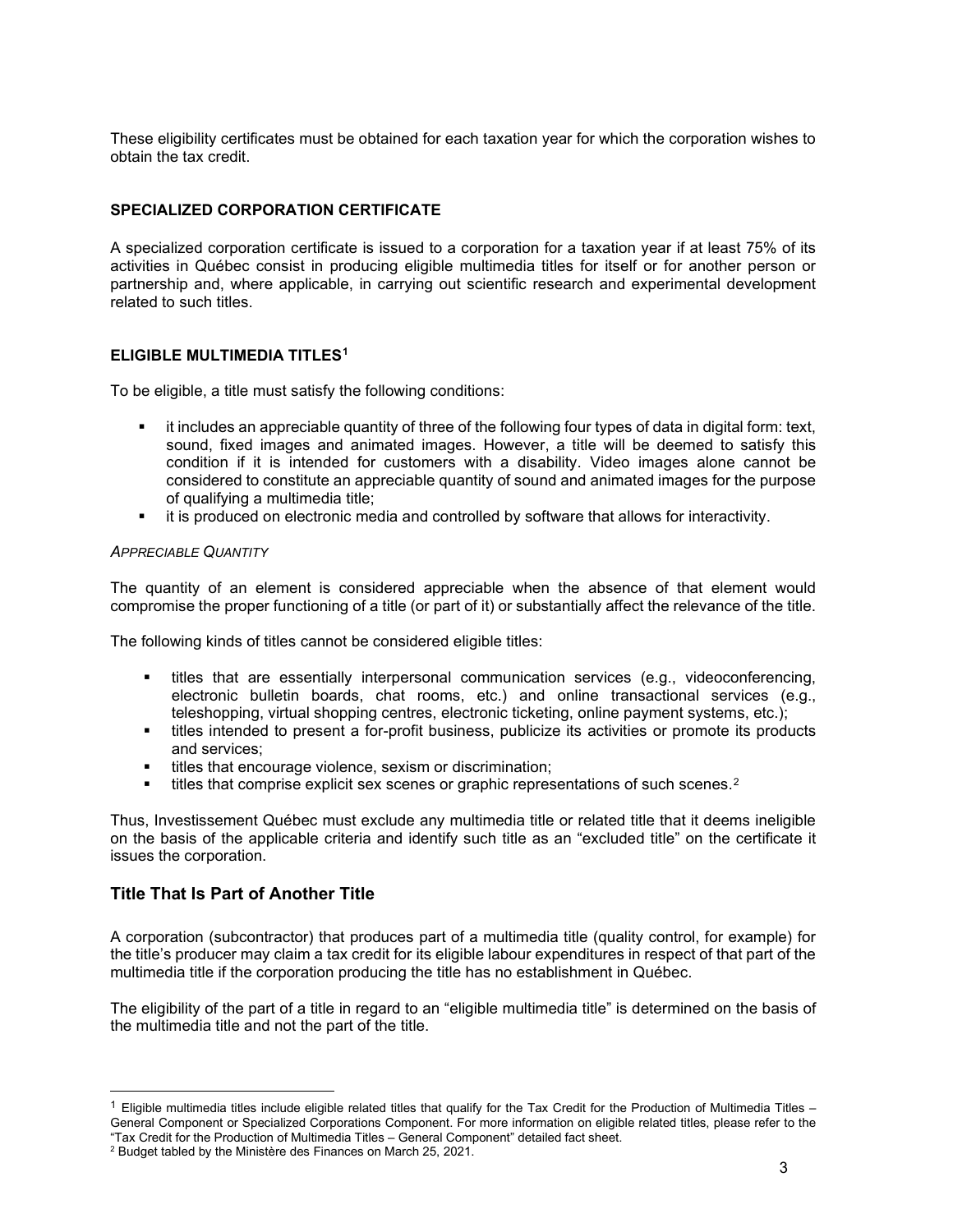# <span id="page-4-0"></span>**ELIGIBLE RELATED TITLES**

"Eligible related title" refers to a product that meets the following conditions:

- it includes an appreciable quantity of three of the following four types of data: text, sound, fixed images and animated images. However, a title will be deemed to satisfy this condition if it is intended for customers with a disability;
- it is related to a main multimedia title that is covered by intellectual property rights or a licence held by the corporation producing the title or a corporation associated with that corporation so as to be covered by such right or licence:
- $\blacksquare$  it is not an excluded related title.<sup>[3](#page-4-2)</sup>

However, given its nature, a related multimedia title is not considered as intended to present a for-profit business, provide information on its activities or promote its products or services for the sole reason that it is intended to promote the main multimedia title to which it is related.

# <span id="page-4-1"></span>**Main Multimedia Title**

To be considered to be a "main multimedia title" in relation to a related title, a title must meet the following conditions:

- it is produced either by the corporation that produces the related title or by an associated corporation;
- it includes an appreciable quantity of three of the following four types of data in digital form: text, sound, fixed images and animated images;
- it is produced on electronic media and controlled by software that allows for interactivity;
- it is shown to Investissement Québec's satisfaction either that the total labour expenditure incurred for the title by the corporation that produces it is at least **\$1 million**, or that the total labour expenditure can be reasonably expected to reach that amount.

More specifically, where the main multimedia title is produced by a corporation that is associated with the corporation producing the related title, it cannot be considered to be a main multimedia title in relation to the related title unless it is shown to Investissement Québec's satisfaction either that such corporations are associated throughout the period that commences with the beginning of the design stage of the related title and ends with the date of its initial marketing, or that they can be reasonably expected to be so throughout that period.

Moreover, only those eligible labour expenditures that are incurred and paid no later than 12 months after the date of the initial marketing of the related title that is tied to the main multimedia title and that, furthermore, are related exclusively to the production of the main multimedia title can be taken into account.

<span id="page-4-2"></span> $3$  The rules that apply to excluded multimedia titles also apply to excluded related titles.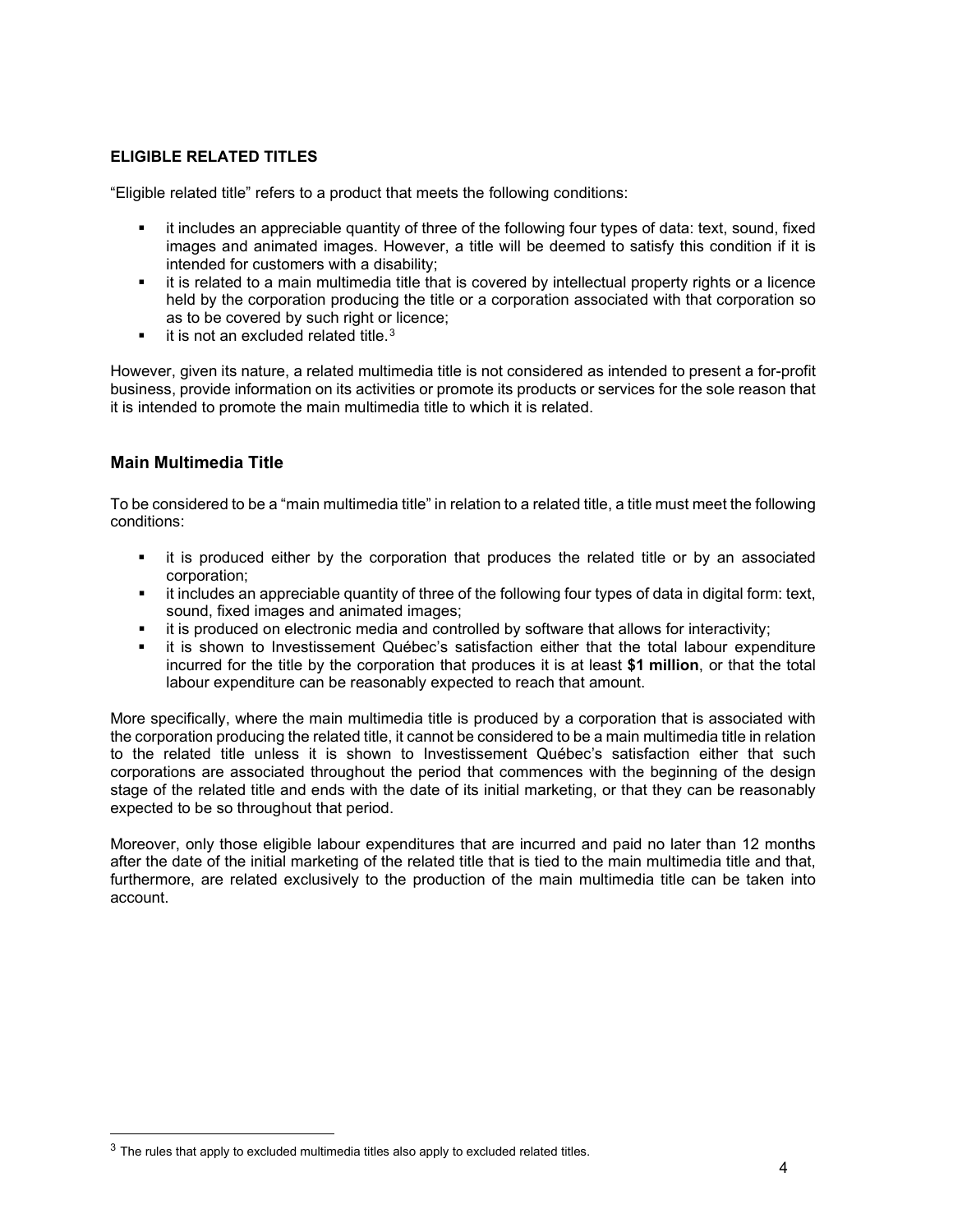# <span id="page-5-0"></span>**RATE OF THE CREDIT AND CATEGORIES**

The credit rate varies with the category to which the eligible multimedia titles produced by the corporation belong.

The rate for each category is presented in the following table:

| Category of eligible titles                                                                                                                                                                                                                                                                                                          | Rates applicable to an eligible<br>labour expenditure <sup>4</sup> |
|--------------------------------------------------------------------------------------------------------------------------------------------------------------------------------------------------------------------------------------------------------------------------------------------------------------------------------------|--------------------------------------------------------------------|
| At least 75% of the eligible multimedia titles produced by the<br>corporation during the year were intended for commercial<br>markets, were available in French and were not vocational<br>training titles, or at least 75% of the corporation's gross revenue<br>for the year was derived from such eligible multimedia titles.     | 37.5%                                                              |
| At least 75% of the eligible multimedia titles produced by the<br>corporation during the year were intended for commercial<br>markets, were not available in French and were not vocational<br>training titles, or at least 75% of the corporation's gross revenue<br>for the year was derived from such eligible multimedia titles. | 30%                                                                |
| Less than 75% of the eligible multimedia titles produced by the<br>corporation during the year were intended for commercial markets<br>and were not vocational training titles, and less than 75% of the<br>corporation's gross revenue for the year was derived from such<br>eligible multimedia titles.                            | 26.25%                                                             |

For a title to be considered as intended for commercial markets, the following two criteria must be met:

- the title must be available to the general public, that is, it must not be restricted to a limited clientele; and
- genuine efforts to market it must be undertaken. For example, merely making a title available on a website would not constitute evidence of a genuine marketing effort.

A title's availability in French is evaluated using the following criteria:

- the French version of the title must be at least equivalent to the versions produced in another language; and
- the title designer must be able to demonstrate that the consumer is or will be able to obtain the French version of the title through the usual marketing channels from the first day it is marketed. This version must therefore be advertised or distributed.

<span id="page-5-1"></span><sup>4</sup> (1) A \$100,000 cap applies to an eligible labour expenditure incurred in the year and paid to an eligible employee of the corporation or of a non-arm's-length subcontractor. The cap does not apply to the consideration that the corporation paid to an arm's-length subcontractor. The maximum credit for such employees is \$37,500, \$30,000 or \$26,250, as applicable. However, the cap on assistance will not apply to 20% of such eligible employees.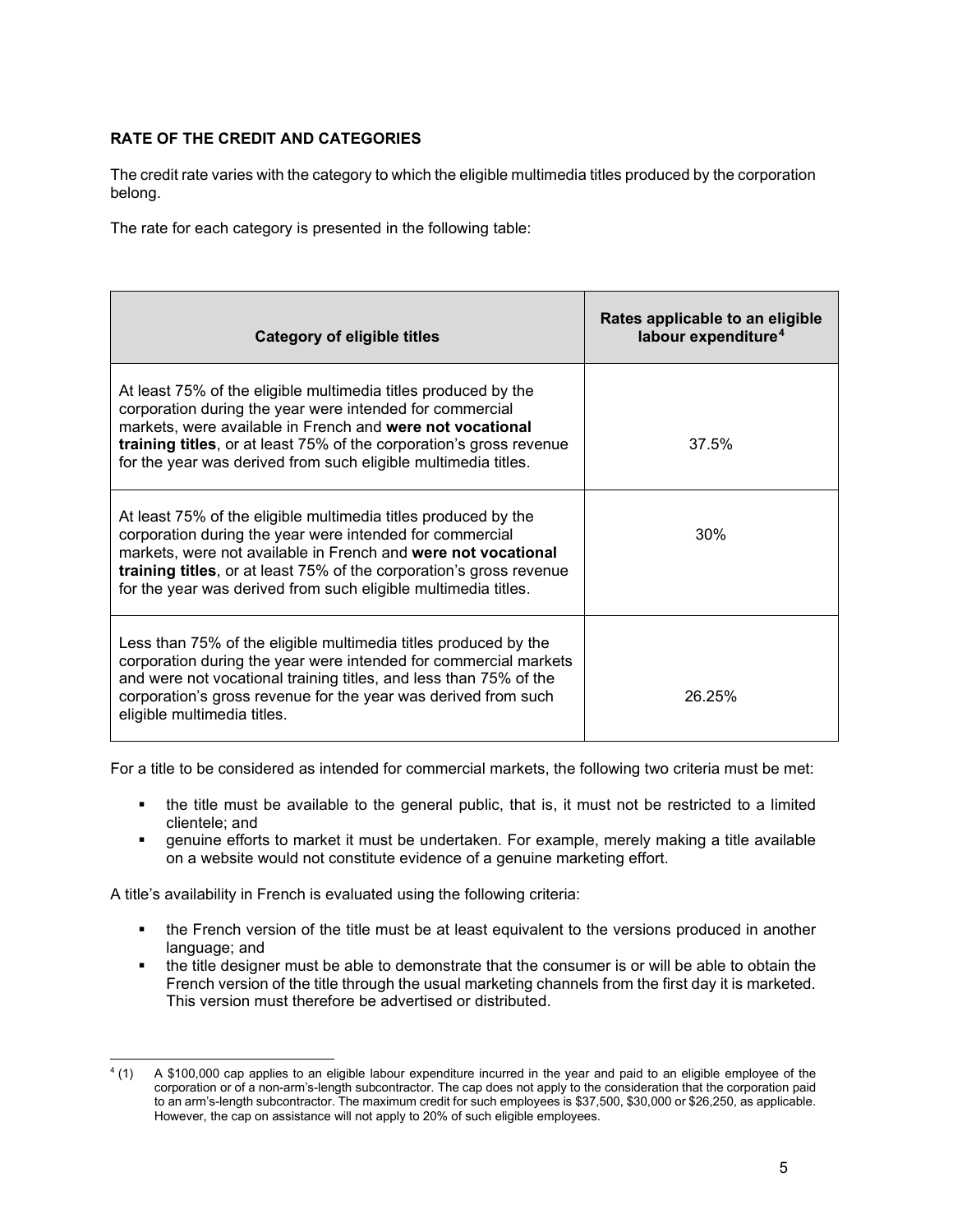Streamlining of the enhanced tax credit for French was announced in the Budget Speech of March 28, 2017.

More specifically, in order for a subcontractor with an establishment in Québec to be able to receive the tax credit (specialized component) and claim the enhanced credit for French in respect of a multimedia title that is eligible according to the current rules regarding, in particular, a part of a multimedia title that it produces, while carrying out part of its multimedia title production work for another eligible Québec corporation, the framework act will be amended to provide that, solely for the purposes of the parameters used to determine the tax credit rates, a part of another multimedia title will be deemed an eligible multimedia title, even though it is a component of another title produced by a corporation with an establishment in Québec, if it is shown that the other title is an eligible multimedia title.

The changes will affect applications for specialized corporation certificates submitted to Investissement Québec after March 28, 2017.

#### <span id="page-6-0"></span>**PRODUCTION WORK CERTIFICATE**

A production work certificate issued to a corporation during a taxation year lists the work produced during the year by the corporation or, where applicable, on its behalf, in respect of any eligible title that it produces, which is recognized as eligible production work. The certificate also indicates the names of the individuals who worked directly to produce this work during the year while being employed by the corporation or a non-arm's-length subcontractor.

In addition, it sets out the functions that each individual carried out in the course of this work, the percentage of the work time that the individual spent on this work and, where applicable, the name of the non-arm's-length subcontractor for which the individual worked.

Finally, the certificate provides the names of any persons or partnerships, other than a non-arm's-length subcontractor, with which the corporation has entered into a subcontract, identifies the eligible production work that was executed under the contract and indicates the proportion, expressed as a percentage, that the services related to this work represent in relation to all of the services that the person or partnership provided for the corporation.

In addition, when an individual works for the corporation or for a non-arm's-length subcontractor and dedicates at least 90% of his or her work time to executing eligible production work for an eligible title, that individual is deemed to dedicate all of his or her time to executing eligible production work.

# <span id="page-6-1"></span>**Eligible Production Work – Eligible Multimedia Titles**

"Eligible production work" related to a title refers to the work carried out to complete the production stages of the title, commencing with the beginning of the design stage and continuing indefinitely thereafter.[5](#page-6-2)

Eligible production work on a title includes the following activities:

- **•** writing of the scenario:
- development of its interactive structure;
- acquisition and production of its constituent elements;
- **i** its computer and online development;
- its systems architecture;<br>■ activities related to the co
- activities related to the community of users;
- analysis of quantitative operations-related data with a view to optimizing the title;
- technological activities related to its updating.

<span id="page-6-2"></span><sup>5</sup> Ministère des Finances et de l'Économie du Québec, Information Bulletin 2013-9, September 30, 2013.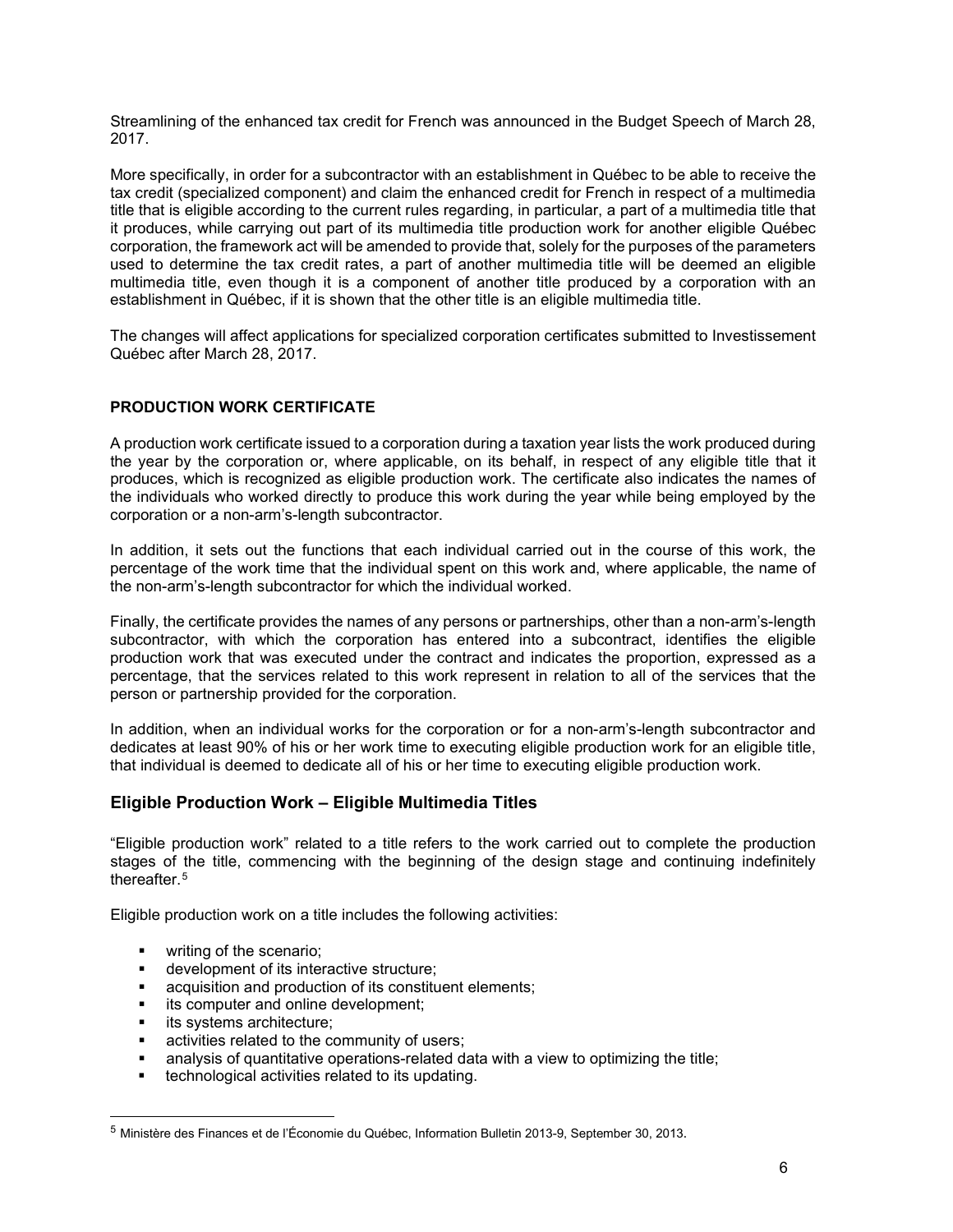Further information on certain activities that constitute eligible production work can be found below.

#### *SYSTEM ARCHITECTURE*

Activities related to system architecture include the design, installation, development and maintenance of infrastructure that hosts multimedia titles (including the network and servers required for its operation), the development of tools aimed at optimizing the operation, management and maintenance of such infrastructure, and the management of system security and data access.

#### *ACTIVITIES RELATED TO THE COMMUNITY OF USERS*

Activities related to the community of users of a given title include the following:

- 1. activities related to the development of the community of users, which include activities related to the establishment and maintenance of a link between the community and the online multimedia title development team to ensure the attraction and retention of users;
- 2. activities related to the position of game master, which include activities related to the leadership and guidance of users in the community and seek the enhancement of users' experience;
- 3. technical service to the community, which includes activities to coordinate and optimize relationships with users.

#### *TECHNOLOGICAL ACTIVITIES RELATED TO ITS UPDATING*

Technological activities related to the updating of a title include activities related to the installation of new versions, the updating of its contents, the optimization of computer infrastructure in operation and the attendant regular or urgent maintenance tasks.

# <span id="page-7-0"></span>**Ineligible Production Work**

Activities related to a title's mastering, the multiplication of media, the acquisition of copyright, and its promotion, dissemination and distribution, except for work that is related to system architecture or constitutes technological activities related to its updating, are not recognized as eligible production work in respect of a title.

# <span id="page-7-1"></span>**Eligible Production Work – Eligible Related Titles**

The above-mentioned definition of "eligible production work" also applies to eligible related titles. Given the nature of some eligible related titles that may be produced, eligible production work more specifically includes work carried out in the context of eligible activities related to the production of special effects and computer animation, that is, activities that directly contribute to the creation of special effects and computer animation and to the filming of scenes in front of a chroma-key screen, such as motion capture, correcting animation curves, rendering, image retouching, graphics, filming, the use of computercontrolled motorized animation stands, the use of computer-controlled motorized cameras and chromakey shooting.

"Special effects and computer animation" refers to special effects and animation sequences, within the meaning generally accepted by the industry, created by means of digital technology, but excludes strictly sound effects, subtitles and animation sequences created essentially by means of editing techniques. Finally, "filming scenes in front of a chroma-key screen" refers to any in-studio filming in front of a solid coloured screen, generally blue or green, so that objects, images or special effects can be incorporated into the final image using compositing techniques.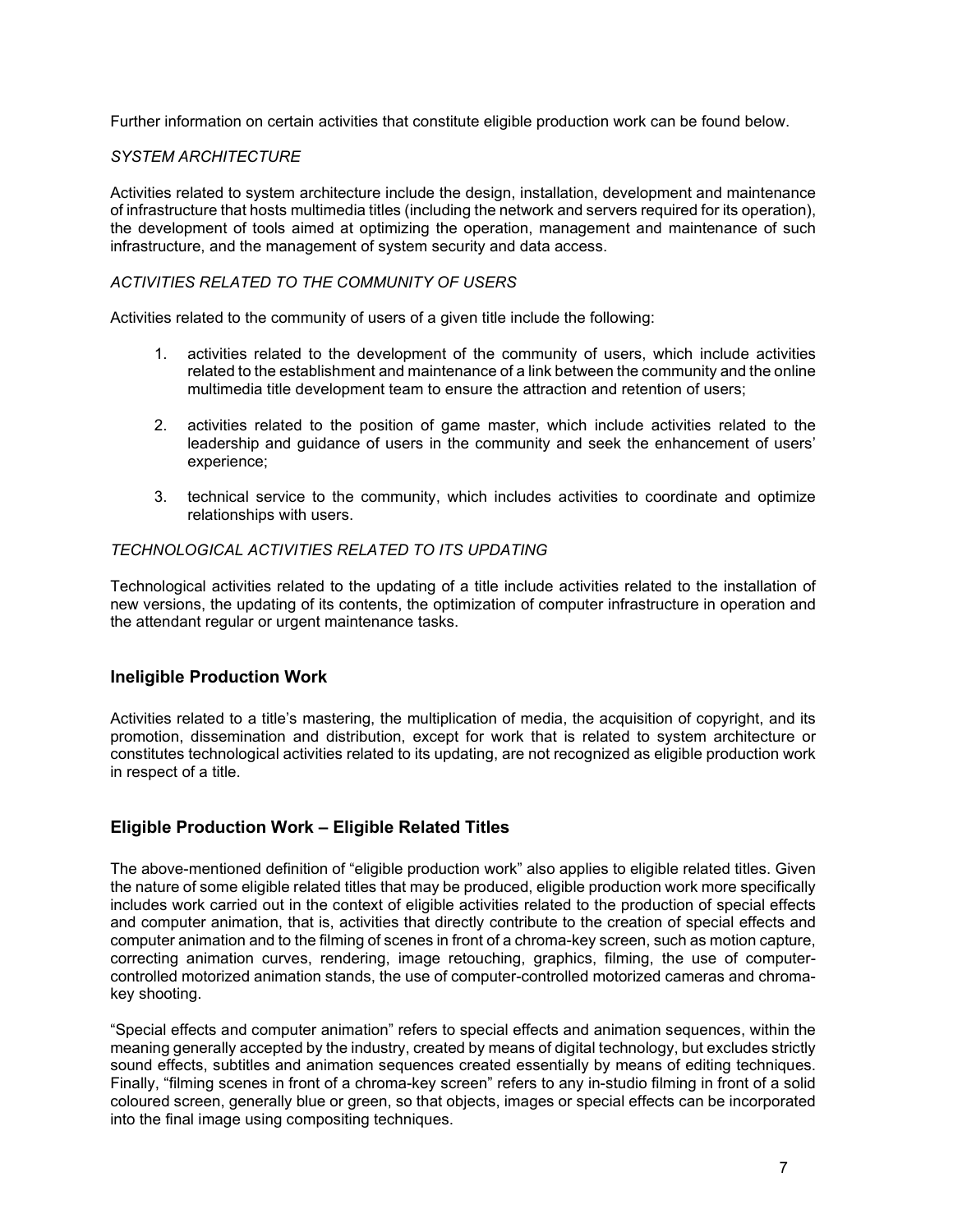# <span id="page-8-0"></span>**DATE OF THE INITIAL MARKETING OF A TITLE**

The "date of the initial marketing of a title" is one of the following dates.

- 1. In the case of a multimedia title distributed on the Internet, it is the date on which the title is put online.
- 2. In the case of a multimedia title that is intended to be used with a game console or a computer, it is the date on which the master copy is ready to be reproduced for marketing purposes.
- 3. In all other cases, it is the title's distribution date.

The date of the initial marketing of a title that was produced by a corporation under a subcontract is the date on which the title is delivered to the corporation's client.

# <span id="page-8-1"></span>**ROLE OF INVESTISSEMENT QUÉBEC AND REVENU QUÉBEC REGARDING RELATED TITLES**

Investissement Québec is responsible for qualifying multimedia titles (including related titles) produced by a corporation. To establish whether a related title is eligible, the corporation must provide Investissement Québec with all the documents showing that the total estimated labour expenditure for the main multimedia title to which the related title is tied is at least \$1 million. However, Revenu Québec is responsible for determining whether the labour expenditure is eligible.

If, in Revenu Québec's opinion, the total amount of the labour expenditures for the main multimedia title is not at least \$1 million, Investissement Québec will revoke the certificate previously issued to the corporation for the related title or for the corporation itself, if, in the latter case, the corporation no longer meets the eligibility criteria. If the corporation nonetheless remains eligible, Investissement Québec will make the required amendments to the certificate.

To determine whether a corporation's related title is tied to a main multimedia title, the corporation must provide all the documents required by Investissement Québec showing that the product is linked to the intellectual property right or licence for the main multimedia title and that such right or licence is held by the corporation or an associated corporation.

In addition, Investissement Québec may consult Revenu Québec to determine, for the purposes of issuing the certificate, whether a corporation is associated with an eligible corporation. If, in Revenu Québec's opinion, a corporation is not associated with an eligible corporation and, consequently, the title is not an eligible title, Investissement Québec will revoke the certificate previously issued to the corporation for that title or for the corporation, if, in the latter case, the corporation no longer meets the eligibility criteria. If the corporation nonetheless remains eligible, Investissement Québec will make the required amendments to the certificate.

# <span id="page-8-3"></span><span id="page-8-2"></span>**DEFINITION OF TERMS**

# **Interactivity[6](#page-8-4)**

The term "interactivity" is used to describe communication between a human being and a computer. This being said, interactivity can range from "technical" interaction on a primary level (menus, cursors, etc.) to verbal exchanges with a computer.

An interactive multimedia title must enable the user to become a participant, not simply a reader or spectator. The whole multimedia title must be interactive, not just part of it.

Three characteristics are used to determine whether a multimedia title is interactive: feedback, control and adaptation.

<span id="page-8-4"></span> $6$  This concept does not apply to related titles.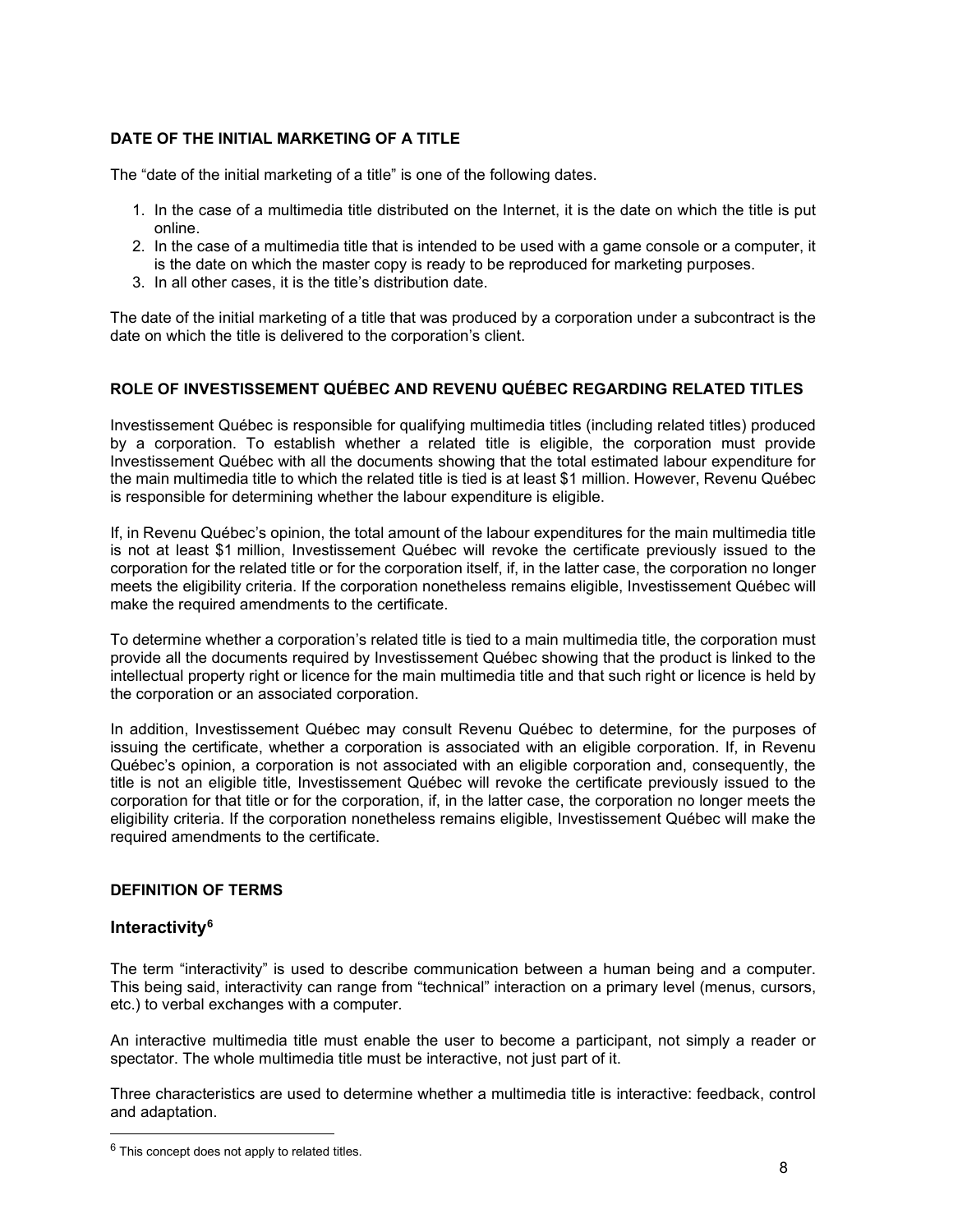# 1. Feedback

Feedback is a response given to the user of a program.

#### 2. Control

The user has a degree of control over a multimedia title when he or she is able to influence the way it proceeds. For example, the user can make choices, implement a strategy, move objects, use logical reasoning, reconstitute a whole, or create or modify an image.

#### 3. Adaptation

A title adapts to the user's needs when it offers the user a choice of actions that varies according to a number of specified situations. A program can therefore include several scenarios that take into account the user's skill level. It can also include decision trees or databases enabling the user to search for and process information.

Note: These characteristics are not absolutely essential conditions for interactivity. However, they do serve as an important guide in the evaluation of this criterion.

Examples of multimedia productions that generally include many of these characteristics are as follows:

- video games;
- **EXEC** educational software:
- **edutainment titles:**
- simulators (e.g., for driving a car).

Thus, a multimedia title that allows users solely to choose content using buttons, panel displays, menus or cursors and does not allow them to interact with the content (e.g., a slide show, video presentation or PowerPoint presentation) is not an eligible multimedia title. Similarly, hyperlinks that give users access to websites, whether interactive or not, are insufficient for a title to be considered interactive.

Furthermore, a clarification of the concept of interactivity in respect of the Credit for the Production of Multimedia Titles was announced in the Budget Speech of March 10, 2020.

In this announcement, the Ministère des Finances du Québec specifies that a title may be considered to be controlled by software allowing interactivity if the conditions respecting the user's participation in the action of the title are met for **all or substantially all** of the action.

#### <span id="page-9-0"></span>**ELIGIBLE LABOUR EXPENDITURES[7](#page-9-1)**

Assistance for eligible multimedia titles is determined according to a producer's "eligible labour expenditures" in a given taxation year. These expenditures include the total of the following, less the amount of any government or non-government assistance attributable to the labour expenditures:

 salaries and wages for the production of eligible multimedia titles paid by the corporation during the year to its eligible employees at an establishment in Québec for eligible production work carried out during the year in respect of those titles;

<span id="page-9-1"></span><sup>7</sup> The term "qualified labour expenditure" is defined in the first subparagraph of section 1029.8.36.0.3.18 of the *Taxation Act* (CQLR, chapter I-3). Revenu Québec is responsible for applying and interpreting this term.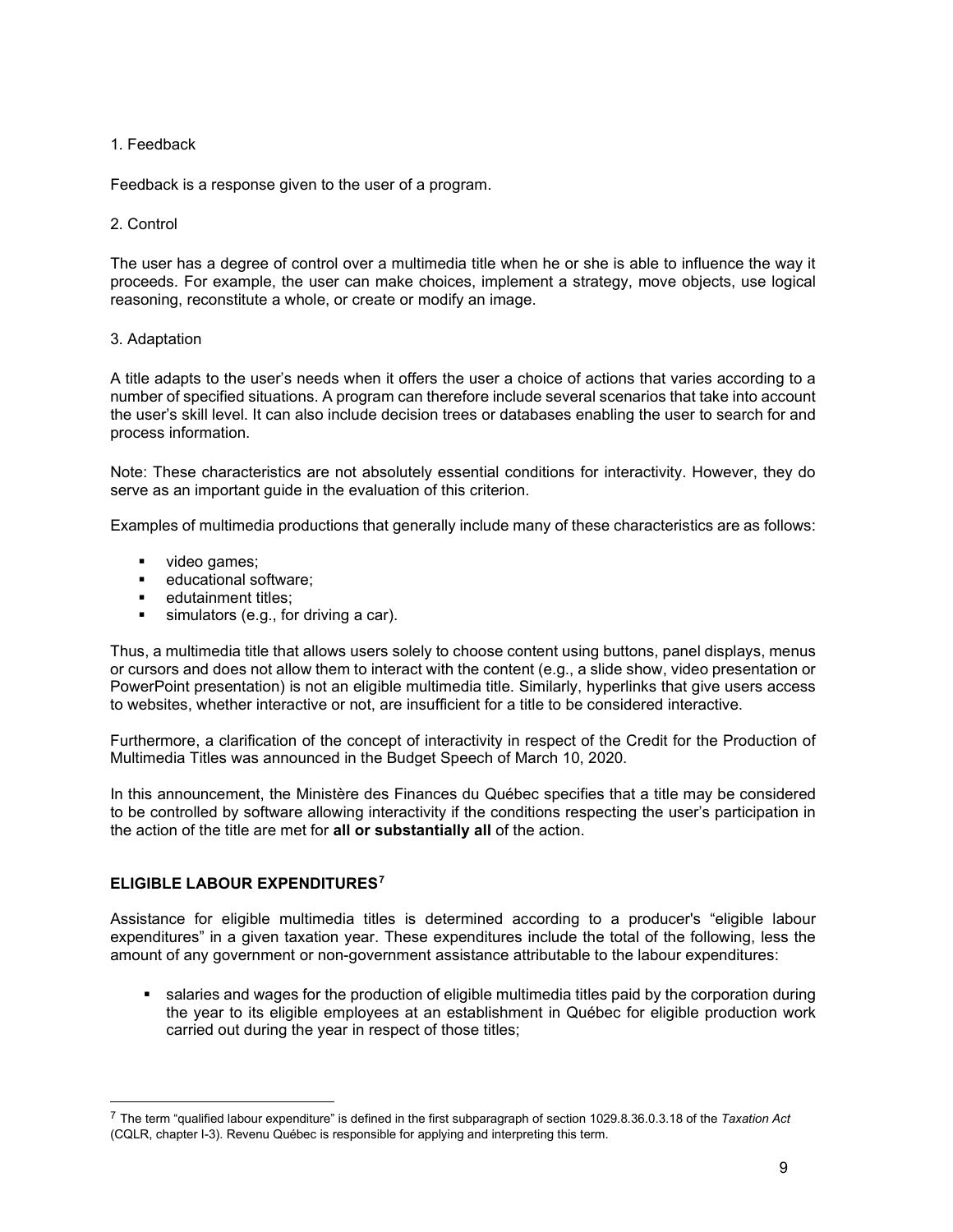- the portion of the consideration that the corporation paid, under a contract, for eligible production work carried out on its behalf during the year in respect of eligible multimedia titles, to a person or partnership that executed all or part of this eligible production work and that was not at arm's length at the time the contract was entered into, that can be reasonably attributed to salary or wages chargeable to those titles that the person or partnership incurred and paid to its eligible employees at an establishment in Québec, or that could have been so attributed if that person or partnership had such employees;<sup>[8](#page-10-3)</sup>
- 50% of the portion of the consideration that the corporation paid, under a contract, for eligible production work related to eligible multimedia titles, to a person or partnership that was at arm's length at the time the contract was entered into, that can be reasonably attributed to eligible production work executed on its behalf during the year by the employees at an establishment in Québec belonging to that person or partnership, or that could have been so attributed if that person or partnership had such employees.[9](#page-10-4)

It should be noted that the portion of the consideration paid to a person or partnership under a contract that may be part of the "qualified labour expenditures" includes only first-tier subcontractors. For example, if Qualified Corporation A entrusts the execution of the eligible production work to Corporation B, and Corporation B entrusts a portion of this production work to Corporation C (second-tier subcontractor), only the portion (or half the portion) of the consideration paid to Corporation B can be part of the "qualified labour expenditures." The portion of the consideration paid to Corporation B but attributable to the production work carried out by Corporation C is not eligible for the credit in this situation.

#### <span id="page-10-0"></span>**APPLICATION FOR REVIEW**

A corporation that disagrees with a decision made by Investissement Québec may file an application for review within 60 days of the notification of the contested decision. To do so, it must send Investissement Québec the Application for Review form, which is available at www.investquebec.com. To be admissible, the application for review must be accompanied by the applicable fees.

# <span id="page-10-1"></span>**AMENDMENT OR REVOCATION OF A CERTIFICATE**

Investissement Québec may amend or revoke a certificate if information or documents justifying such action are brought to its attention.

In this case, Investissement Québec will inform the corporation in writing of its intention to amend or revoke the certificate and will list the reasons on which its decision is based. The corporation has 30 days as of the date of the notification to present its arguments and file relevant documents, if applicable.

Note that it is important to inform Investissement Québec of any change likely to result in an amendment or revocation.

Moreover, in the event that a corporation receives a tax credit, all or part of which it should not have received, Revenu Québec will recover the amount of the overpayment by means of a special tax.

# <span id="page-10-2"></span>**PENALTIES**

Any person who provides false or incorrect information or who obstructs the work of an Investissement Québec representative is guilty of an offence. In such cases, the person shall be subject to a fine of a minimum of \$2,000 and a maximum of \$25,000.

<span id="page-10-4"></span><span id="page-10-3"></span><sup>&</sup>lt;sup>8</sup> The phrase "or that could have been so attributed if that person or partnership had such employees" covers the situation of a self-employed person who has no employees to execute the contract. In that case, the amount of salaries or wages that would have been paid if the person who executes the contract had had employees to execute the contract must be determined.  $9$  See above.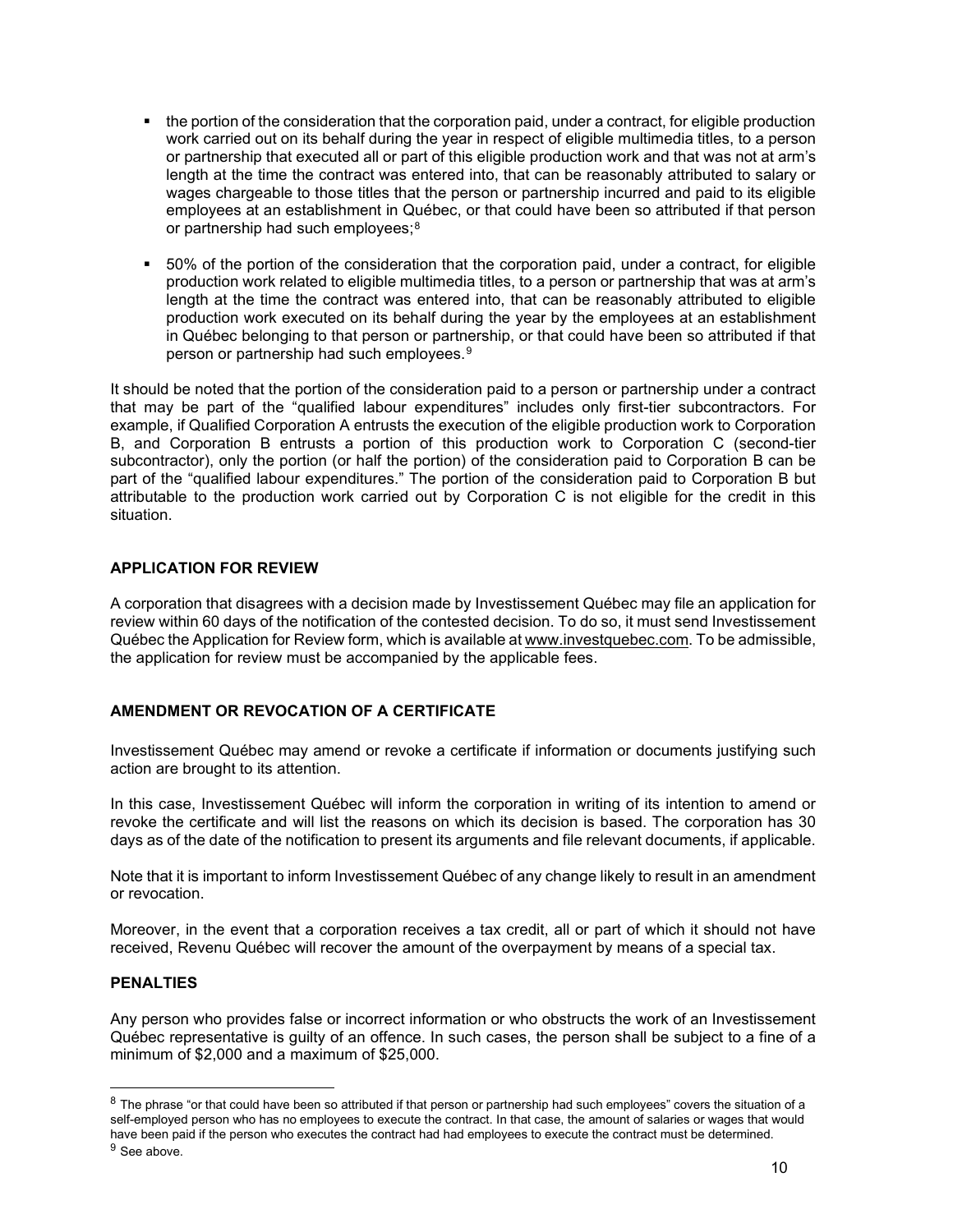# <span id="page-11-0"></span>**ELIGIBILITY APPLICATION AND CLAIMING OF TAX CREDIT**

The application for the credit and calculation thereof are done at the end of the taxation year, when the corporation files its income tax return with Revenu Québec.

To receive this tax credit for a taxation year, an eligible corporation must enclose with its tax return:

- the form (CO-1029.8.36.PM) prescribed by Revenu Québec regarding the Tax Credit for Corporations Specialized in the Production of Multimedia Titles;
- the specialized corporation and production work certificates issued by Investissement Québec.

To apply for the specialized corporation and production work certificates, the corporation must complete the prescribed form available on the Investissement Québec website. It can also obtain the form from an Investissement Québec advisor.

The issuance of a certificate does not guarantee that the tax credit will be granted. Under the *Act respecting the sectoral parameters of certain fiscal measures,* the corporation must file its application for certification with Investissement Québec by the last day of the 15th month following the end of the corporation's fiscal year.

If an application for specialized corporation and production work certificates is filed after that date, but before the expiration of the 18th month following the end of the corporation's fiscal year, Investissement Québec may, at its discretion, grant the application for an eligibility certificate if it deems the reasons for the delay to be reasonable and to justify late filing.

Consequently, we strongly recommend that you submit the application for specialized corporation and production work certificates **before the end of the 15th month** following the end of the corporation's fiscal year.

Moreover, only complete applications will be processed. To be considered complete by Investissement Québec, the application for specialized corporation and production work certificates must be duly signed and completed and include all appendices. It must contain all the prescribed information and be accompanied by all the documents requested in the appendices.

# <span id="page-11-1"></span>**Filing of Documents with Revenu Québec**

The corporation must submit its application for a tax credit and the relevant eligibility certificates to Revenu Québec by the later of the following dates:

- The last day of the 18th month following the end of the corporation's fiscal year in question;
- The last day of the three-month period following the date on which the eligibility certificates were issued by Investissement Québec.

# <span id="page-11-2"></span>**SITE VISIT**

Investissement Québec reserves the right to visit an eligible corporation's facilities at any time during the eligibility period. The corporation must give Investissement Québec representatives access to its facilities and provide any information that may be required during the visit.